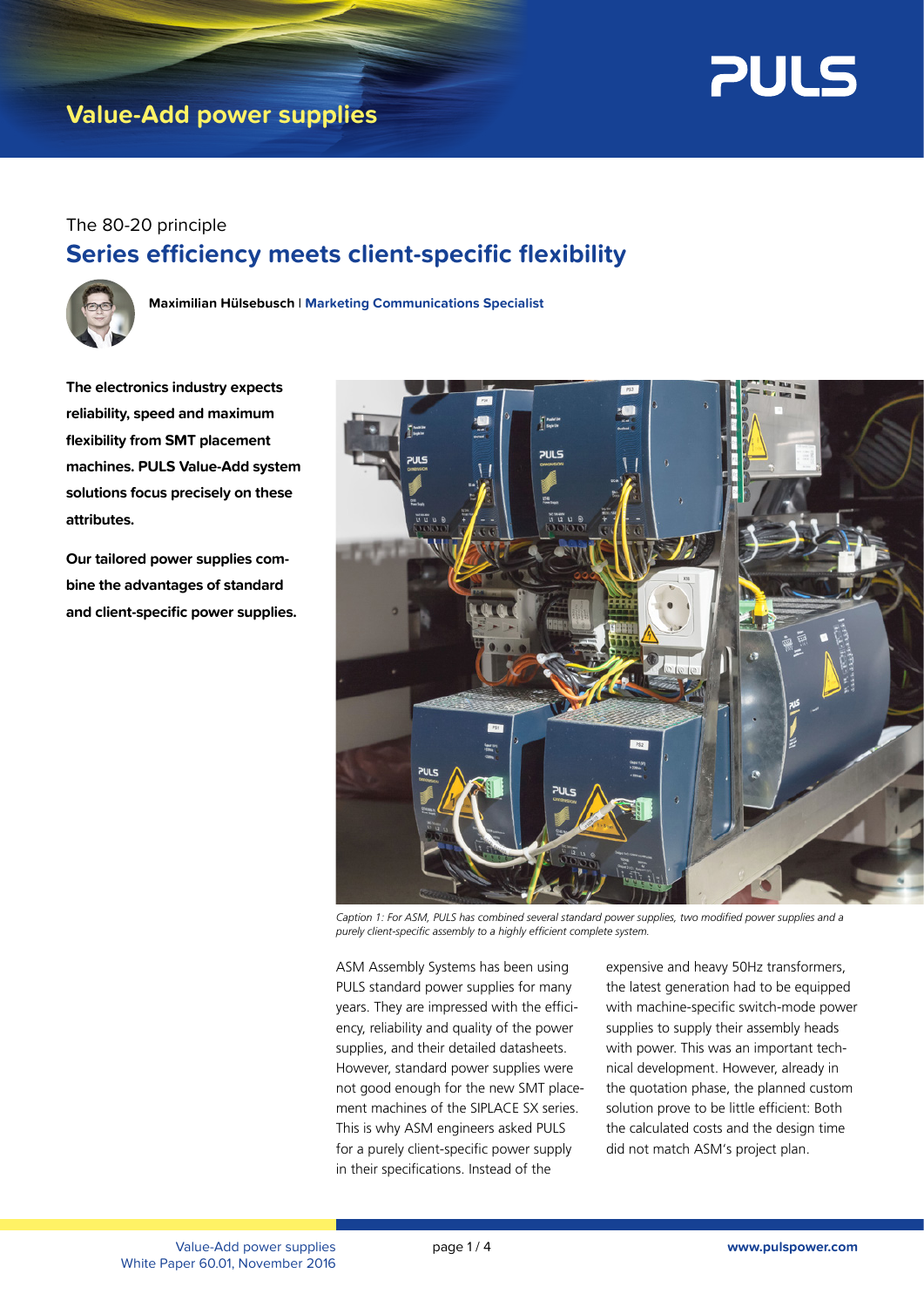



### VALUE-ADD = FLEXIBLE STANDARD + CLIENT-SPECIFIC MODULES

PULS project managers and designers have been working closely together with ASM engineers from the very beginning – and not just over the telephone but directly in the ASM development department in Munich. Performance measurements could be therefore taken on the placement machine prototypes at an early stage. PULS wanted to find out if this project could also be implemented with a cost-optimised system based on modified standard devices. And indeed, a so-called Value-Add system solution could be offered to ASM, based on the findings and on a precise understanding of realistic load situations.

With Value-Add, PULS offers its customers a platform for flexible power supply solutions, to be used in specific applications where standard DIN-rail power supplies are not sufficient. These complete systems consist of original and modified standard power supplies equipped with application-specific mechanics and cabling. If required by the application, the system can be expanded with client-specific modules by our subsidiary MGV. This solution is based on the 80-20 principle. This means that for the implementation of a Value-Add project, PULS uses about 80% original and modified standard power supplies and only 20% purely clientspecific assemblies. The wide range of products, which currently comprises more than 200 DIN-rail power supplies, DC-UPS devices as well as battery, buffer, redundancy and protection modules, serves as an assembly kit.

For instance, a complete optimised solution was designed for the power supply of ASM's SIPLACE SX4 speed module, in order to supply it with dynamic loads. The system consists of a 24V, 20A (DIMENSI-ON QT20.241), a 24V, 40A (DIMENSION QT40.241) and a 36V, 26.7A (DIMENSION QT40.361) standard DIN-rail switch mode power supply, two modified QT40 power supplies (DIMENSION QT40.999-70) and a client-specific, maintenance-free buffer module (PCS417.771) with electrolytic capacitors as an energy source.

SIPLACE SX4 can process up to 135,000 components per hour. To achieve this, the assembly heads

> *"With Value-Add, PULS offers its customers a*

*supply solutions, to be* 

*power supplies are not* 

*sufficient."*

*platform for flexible power* 

*used in specific applications* 

must accelerate to extremely high speeds, resulting in peak loads of 30kW. A significant task of the Value-Add system is to cover these load peaks with power generated by the buffer module and thus prevent undesired effects on the power system. The Value-Add *where standard DIN-rail* 

solution has been designed in such way that the assembly heads are powered up by the buffer module. Each modified version of the QT40.241 delivers 1,300W, two output voltages (300V and 162V) and serves for permanently recharging

the electrolytic capacitors in the buffer module. To increase the continuous standard output from 960W to 1300W, the power supply is equipped with a fan that turns on automatically when temperatures are too high. The fan also increases the power supply's lifetime at an ambient temperature of up to 60°C.

A lot of data, such as the electronic identification nameplate, the output voltage, performance, temperature, lifetime and previous runtime, is already recorded by the QT40.241 standard power supply. However, this information can only be read out by PULS – for activities such as

error analysis, etc. ASM also wants to make this data accessible to its customers. A modified communication interface is the solution to this requirement. The power supplies now constantly transmit data to the buffer mo-

allows ASM customers to read out the information provided by the power supply centrally and at any time. To maintain the width (110mm) of the modified QT40 despite the additional features, the double-sided PC-boards are

dule, which also serves as a data storage. This data node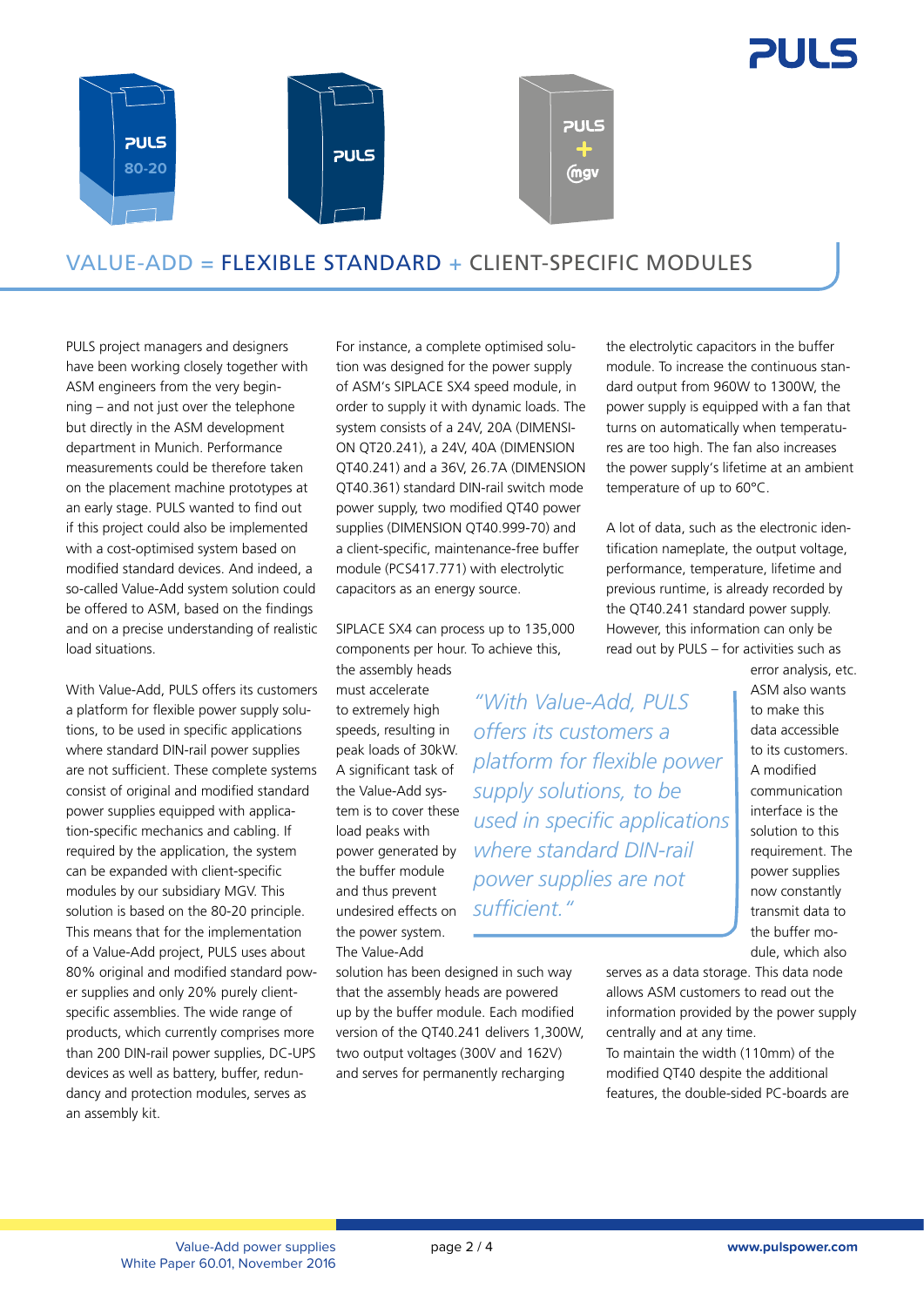# 21 II C





*Caption 2: The client-specific buffer module in the centre of the image serves for supplying additional power during peak loads and is recharged using the modified QT40.241.*

replaced by multi-layer versions and smaller essential elements of the same quality are used.

This application example is based on the Value-Add platform and shows how several standard power supplies, two modified power supplies and a purely client-specific assembly are combined to a highly efficient complete system.

#### **Safety as a key argument**

New purely client-specific developments always pose a certain risk to users: Is it possible to adhere to the tight schedule? Will the product receive all the required approvals right away? How about the EMC values? Does the power supply harmonise with the machine's other essential elements? How does the device behave throughout its entire lifetime? In the case of Value-Add solutions, the majority of these questions can be answered quickly thanks to the experience with standard products. This means that in combination with a high series quality, the risk for the users is reduced significantly.

This guaranteed safety and the high quality of the products are crucial aspects, even for ASM. In many major manufacturing plants, SMD placement machines of

> various makes are located directly next to each other. This means that the machines can be compared directly, which leads to a tough competition. The manufacturer on whose SMT line the red warning light is lit the longest or most frequently, will find

it difficult to negotiate follow-up orders. Because maintenance means standstill. In a 24/7 production, each standstill costs money to the company.

Reliability, process reliability and a long service lifetime are therefore crucial requirements for SMT lines and their integrated essential elements. This is why ASM wanted to make sure from the very beginning that the power supply is able to ensure system availability at all times, even under extreme conditions. During the Design-In-Phase, PULS engineers adjusted the power supplies directly on the customer's machine and simulated different loads. Among other things, they programmed extremely power-consuming assembly processes, which deviate from a realistic, sequential placement. The QT40 prototypes and the buffer module passed this practical load limit test without any problems.

#### **Profitable for users**

The costs and the time required for new purely client-specific developments and their manufacturing are high. One of the reasons is the fact that the work steps required for quality assurance and for the organisation of approvals have become almost as costly and time-intensive as the actual design phase.

However, discussions with numerous customers have shown that in many cases, one doesn't always need to develop a new product from scratch. System solutions based on well-developed products are definitely cheaper and more efficient. From the start of the project, there is an approved and innovative circuit design that meets the highest technological standards. First prototypes are readily available. Expenditures and waiting times for approvals are significantly lower and they are even totally excluded when it comes to minor adjustments. Since it is easy for the PULS production sites in Chi-

*"In a 24/7 production, each standstill costs money* 

*to the company."*